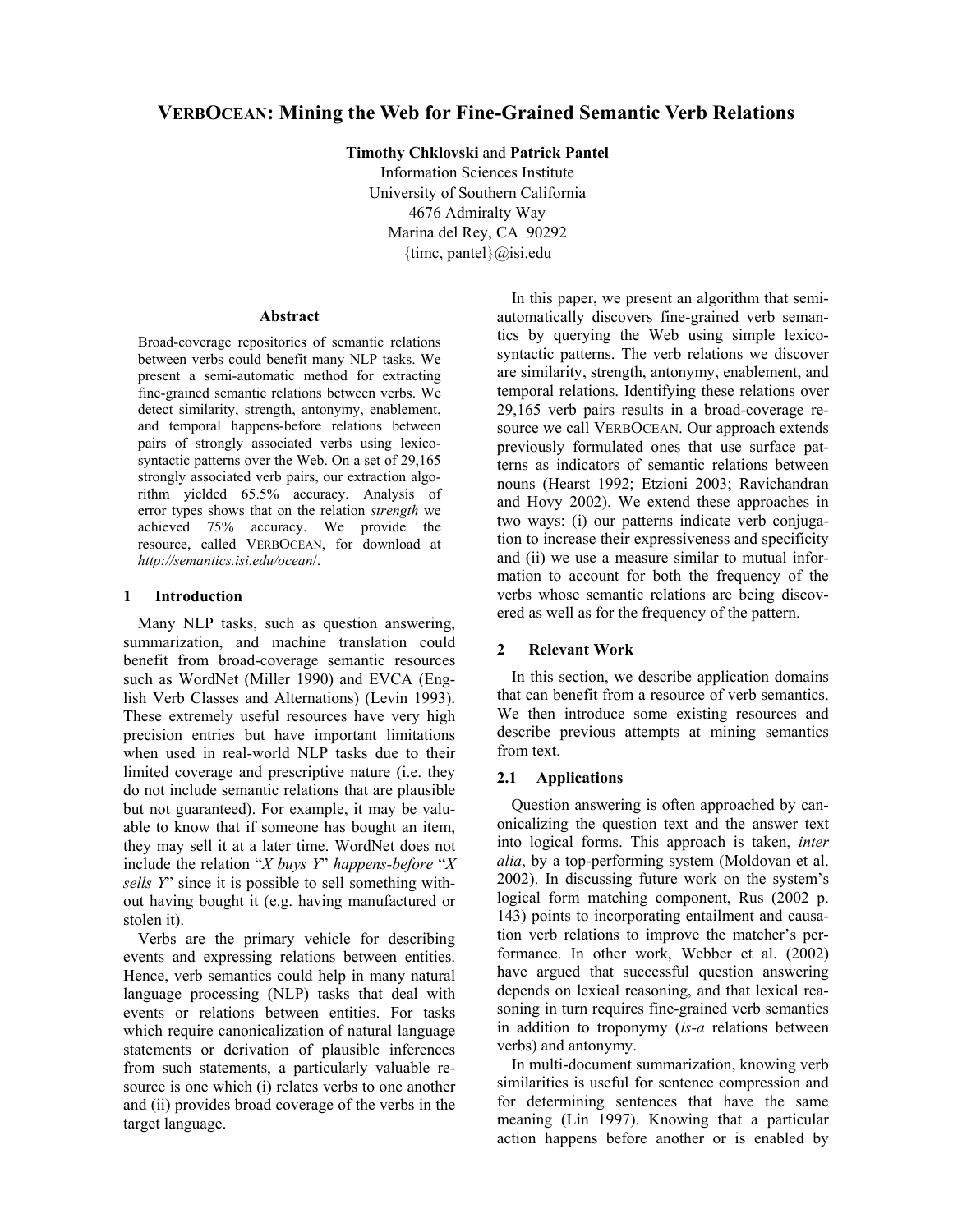

Figure 1. Fellbaum's (1998) entailment hierarchy.

another is also useful to determine the order of the events (Barzilay et al. 2002). For example, to order summary sentences properly, it may be useful to know that selling something can be preceded by either buying, manufacturing, or stealing it. Furthermore, knowing that a particular verb has a meaning stronger than another (e.g. *rape* vs. *abuse* and *renovate* vs. *upgrade*) can help a system pick the most general sentence.

In lexical selection of verbs in machine translation and in work on document classification, practitioners have argued for approaches that depend on wide-coverage resources indicating verb similarity and membership of a verb in a certain class. In work on translating verbs with many counterparts in the target language, Palmer and Wu (1995) discuss inherent limitations of approaches which do not examine a verb's class membership, and put forth an approach based on verb similarity. In document classification, Klavans and Kan (1998) demonstrate that document type is correlated with the presence of many verbs of a certain EVCA class (Levin 1993). In discussing future work, Klavans and Kan point to extending coverage of the manually constructed EVCA resource as a way of improving the performance of the system. A widecoverage repository of verb relations including verbs linked by the similarity relation will provide a way to automatically extend the existing verb classes to cover more of the English lexicon.

## **2.2 Existing resources**

Some existing broad-coverage resources on verbs have focused on organizing verbs into classes or annotating their frames or thematic roles. EVCA (English Verb Classes and Alternations) (Levin 1993) organizes verbs by similarity and participation / nonparticipation in alternation patterns. It contains 3200 verbs classified into 191 classes. Additional manually constructed resources include PropBank (Kingsbury et al. 2002), Frame-Net (Baker et al. 1998), VerbNet (Kipper et al. 2000), and the resource on verb selectional restrictions developed by Gomez (2001).

Our approach differs from the above in its focus. We relate verbs to each other rather than organize them into classes or identify their frames or thematic roles. WordNet does provide relations between verbs, but at a coarser level. We provide

finer-grained relations such as strength, enablement and temporal information. Also, in contrast with WordNet, we cover more than the prescriptive cases.

# **2.3 Mining semantics from text**

Previous web mining work has rarely addressed extracting many different semantic relations from Web-sized corpus. Most work on extracting semantic information from large corpora has largely focused on the extraction of *is-a* relations between nouns. Hearst (1992) was the first followed by recent larger-scale and more fully automated efforts (Pantel and Ravichandran 2004; Etzioni et al. 2004; Ravichandran and Hovy 2002). Recently, Moldovan et al. (2004) present a learning algorithm to detect 35 fine-grained noun phrase relations.

Turney (2001) studied word relatedness and synonym extraction, while Lin et al. (2003) present an algorithm that queries the Web using lexical patterns for distinguishing noun synonymy and antonymy. Our approach addresses verbs and provides for a richer and finer-grained set of semantics. Reliability of estimating bigram counts on the web via search engines has been investigated by Keller and Lapata (2003).

Semantic networks have also been extracted from dictionaries and other machine-readable resources. MindNet (Richardson et al. 1998) extracts a collection of triples of the type *"ducks have wings*" and "*duck capable-of flying*". This resource, however, does not relate verbs to each other or provide verb semantics.

## **3 Semantic relations among verbs**

In this section, we introduce and motivate the specific relations that we extract. Whilst the natural language literature is rich in theories of semantics (Barwise and Perry 1985; Schank and Abelson 1977), large-coverage manually created semantic resources typically only organize verbs into a flat or shallow hierarchy of classes (such as those described in Section 2.2). WordNet identifies synonymy, antonymy, troponymy, and cause. As summarized in Figure 1, Fellbaum (1998) discusses a finer-grained analysis of entailment, while the WordNet database does not distinguish between, e.g., backward presupposition (*forget :: know*, where *know* must have happened before *forget*) from proper temporal inclusion (*walk :: step*). In formulating our set of relations, we have relied on the finer-grained analysis, explicitly breaking out the temporal precedence between entities.

In selecting the relations to identify, we aimed at both covering the relations described in WordNet and covering the relations present in our collection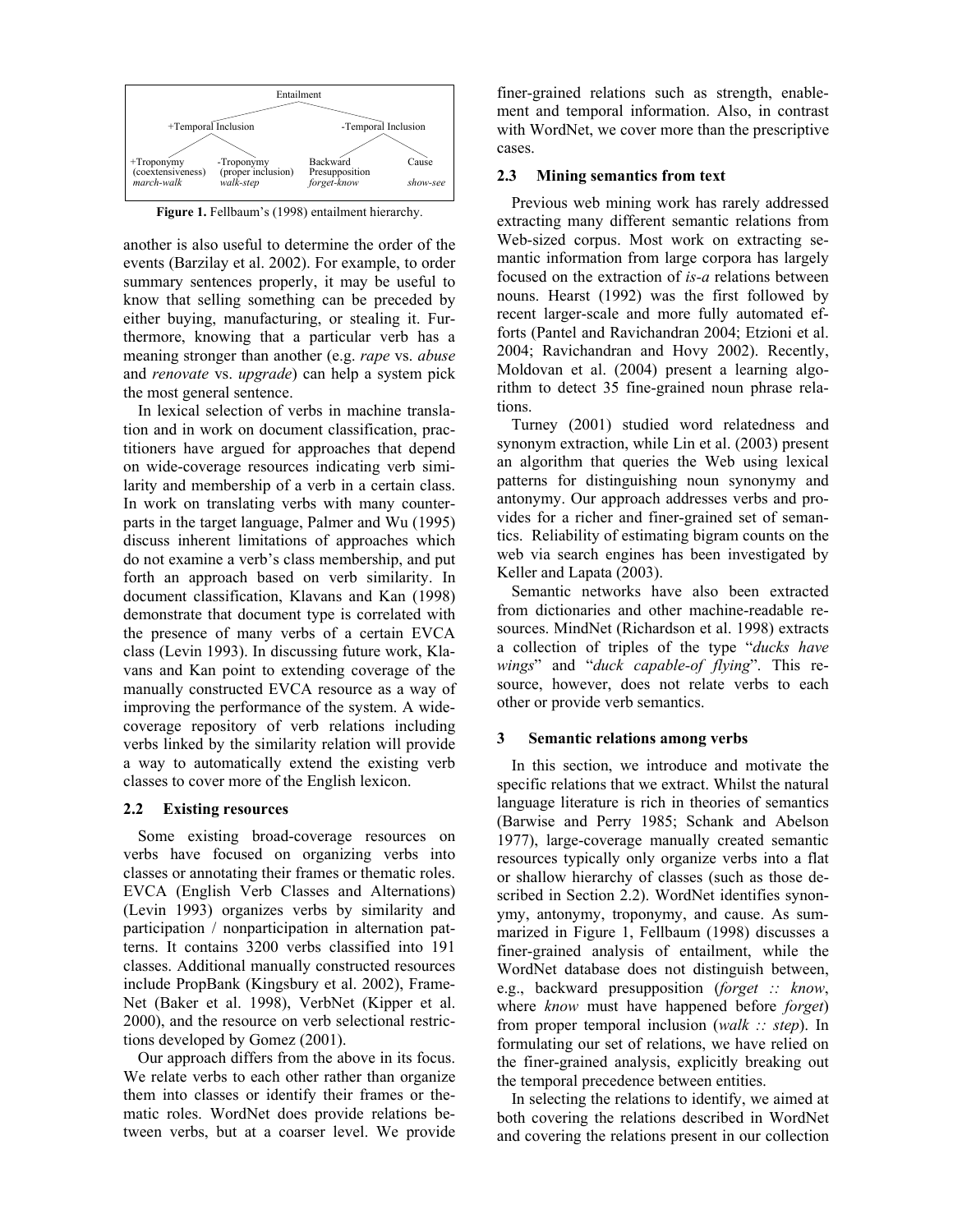of strongly associated verb pairs. We relied on the strongly associated verb pairs, described in Section 4.4, for computational efficiency. The relations we identify were experimentally found to cover 99 out of 100 randomly selected verb pairs.

Our algorithm identifies six semantic relations between verbs. These are summarized in Table 1 along with their closest corresponding WordNet category and the symmetry of the relation (whether  $V_1$  *rel*  $V_2$  is equivalent to  $V_2$  *rel*  $V_1$ ).

**Similarity.** As Fellbaum (1998) and the tradition of organizing verbs into similarity classes indicate, verbs do not neatly fit into a unified *is-a* (troponymy) hierarchy. Rather, verbs are often similar or related. Similarity between action verbs, for example, can arise when they differ in connotations about manner or degree of action. Examples extracted by our system include *maximize :: enhance*, *produce :: create*, *reduce :: restrict*.

**Strength.** When two verbs are similar, one may denote a more intense, thorough, comprehensive or absolute action. In the case of change-of-state verbs, one may denote a more complete change. We identify this as the *strength* relation. Sample verb pairs extracted by our system, in the order weak to strong, are: *taint :: poison, permit :: authorize, surprise :: startle, startle :: shock.* Some instances of strength sometimes map to WordNet's troponymy relation.

Strength, a subclass of similarity, has not been identified in broad-coverage networks of verbs, but may be of particular use in natural language generation and summarization applications.

**Antonymy.** Also known as semantic opposition, antonymy between verbs has several distinct subtypes. As discussed by Fellbaum (1998), it can arise from switching thematic roles associated with the verb (as in *buy :: sell, lend :: borrow*). There is also antonymy between stative verbs (*live :: die, differ :: equal*) and antonymy between sibling verbs which share a parent (*walk :: run*) or an entailed verb *(fail* :: *succeed* both entail *try*).

Antonymy also systematically interacts with the *happens-before* relation in the case of restitutive opposition (Cruse 1986). This subtype is exemplified by *damage :: repair*, *wrap :: unwrap*. In terms of the relations we recognize, it can be stated that *restitutive-opposition*( $V_1$ ,  $V_2$ ) = happens*before*( $V_1$ ,  $V_2$ ), and *antonym*( $V_1$ ,  $V_2$ ). Examples of antonymy extracted by our system include: *assemble :: dismantle; ban :: allow; regard :: condemn, roast :: fry*.

**Enablement.** This relation holds between two verbs  $V_1$  and  $V_2$  when the pair can be glossed as  $V_1$ *is accomplished by*  $V_2$ . Enablement is classified as a type of causal relation by Barker and Szpakowicz (1995). Examples of enablement extracted by our

**Table 1.** Semantic relations identified in VERBOCEAN. *Siblings* in the WordNet column refers to terms with the same troponymic parent, e.g. *swim* and *fly*.

| <b>SEMANTIC</b><br><b>RELATION</b> | <b>EXAMPLE</b>                  | Alignment with<br>WordNet                     | Symmetric |
|------------------------------------|---------------------------------|-----------------------------------------------|-----------|
| similarity                         | transform :: integrate          | synonyms or<br>siblings                       | Y         |
| strength                           | wound $\therefore$ kill         | synonyms or<br>siblings                       | N         |
| antonymy                           | open :: close                   | antonymy                                      | Y         |
| enablement                         | fight $\therefore$ win          | cause                                         | N         |
| happens-<br>before                 | buy :: sell;<br>marrow::divorce | cause<br>entailment, no<br>temporal inclusion | N         |

system include: *assess :: review* and *accomplish :: complete*.

**Happens-before.** This relation indicates that the two verbs refer to two temporally disjoint intervals or instances. WordNet's *cause* relation, between a causative and a resultative verb (as in *buy :: own*), would be tagged as instances of *happens-before* by our system. Examples of the *happens-before* relation identified by our system include *marry :: divorce*, *detain :: prosecute, enroll :: graduate*, *schedule :: reschedule*, *tie :: untie*.

#### **4 Approach**

We discover the semantic relations described above by querying the Web with Google for lexico-syntactic patterns indicative of each relation. Our approach has two stages. First, we identify pairs of highly associated verbs co-occurring on the Web with sufficient frequency using previous work by Lin and Pantel (2001), as described in Section 4.4. Next, for each verb pair, we tested lexico-syntactic patterns, calculating a score for each possible semantic relation as described in Section 4.2. Finally, as described in Section 4.3, we compare the strengths of the individual semantic relations and, preferring the most specific and then strongest relations, output a consistent set as the final output. As a guide to consistency, we use a simple theory of semantics indicating which semantic relations are subtypes of other ones, and which are compatible and which are mutually exclusive.

# **4.1 Lexico-syntactic patterns**

The lexico-syntactic patterns were manually selected by examining pairs of verbs in known semantic relations. They were refined to decrease capturing wrong parts of speech or incorrect semantic relations. We used 50 verb pairs and the overall process took about 25 hours.

We use a total of 35 patterns, which are listed in Table 2 along with the estimated frequency of hits.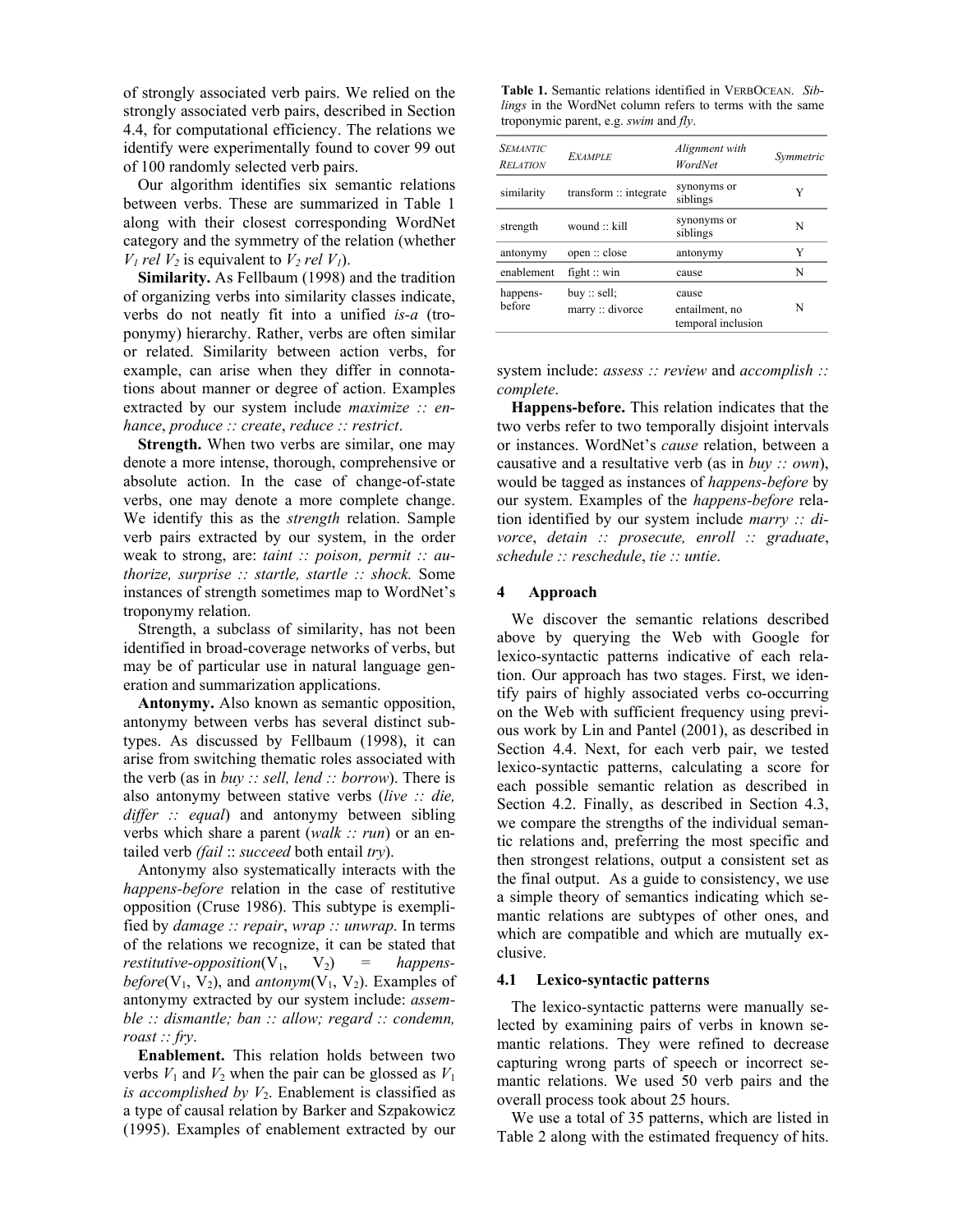**Table 2.** Semantic relations and the 35 surface patterns used to identify them. Total number of patterns for that relation is shown in parentheses. In patterns, "\*" matches any single word. Punctuation does not count as words by the search engine used (Google).

| <b>SEMANTIC</b>              | Surface                                                                                                                                                                                                                             | $Hits_{est}$ for |
|------------------------------|-------------------------------------------------------------------------------------------------------------------------------------------------------------------------------------------------------------------------------------|------------------|
| <b>RELATION</b>              | Patterns                                                                                                                                                                                                                            | patterns         |
| narrow<br>similarity $(2)^*$ | X ie Y<br>Xed ie Yed                                                                                                                                                                                                                | 219,480          |
| broad<br>similarity $(2)^*$  | Xed and Yed<br>to X and Y                                                                                                                                                                                                           | 154,518,326      |
| strength $(8)$               | X even Y<br>Xed even Yed<br>X and even Y<br>Xed and even Yed<br>Y or at least X<br>Yed or at least Xed<br>not only Xed but Yed<br>not just Xed but Yed                                                                              | 1,016,905        |
| enablement (4)               | Xed * by Ying the<br>Xed * by Ying or<br>to $X * by Ying the$<br>to $X * by Ying$ or                                                                                                                                                | 2,348,392        |
| antonymy $(7)$               | either X or Y<br>either Xs or Ys<br>either Xed or Yed<br>either Xing or Ying<br>whether to $X$ or $Y$<br>Xed * but Yed<br>to $X^*$ but Y                                                                                            | 18,040,916       |
| happens-before<br>(12)       | to X and then Y<br>to $X^*$ and then Y<br>Xed and then Yed<br>Xed * and then Yed<br>to X and later Y<br>Xed and later Yed<br>to X and subsequently Y<br>Xed and subsequently Yed<br>to X and eventually Y<br>Xed and eventually Yed | 8,288,871        |

\* narrow- and broad- similarity overlap in their coverage and are treated as a single category, *similarity*, when postprocessed. Narrow similarity tests for rare patterns and hits<sub>est</sub> for it had to be approximated rather than estimated from the smaller corpus.

Note that our patterns specify the tense of the verbs they accept. When instantiating these patterns, we conjugate as needed. For example, "both Xed and *Yed*" instantiates on *sing* and *dance* as "*both sung and danced*î.

#### **4.2 Testing for a semantic relation**

In this section, we describe how the presence of a semantic relation is detected. We test the relations with patterns exemplified in Table 2. We adopt an approach inspired by mutual information to measure the strength of association, denoted  $S_p(V_1, V_2)$ , between three entities: a verb pair  $V_1$ and  $V_2$  and a lexico-syntactic pattern  $p$ :

$$
S_p(V_1, V_2) = \frac{P(V_1, p, V_2)}{P(p) \times P(V_1) \times P(V_2)}
$$

The probabilities in the denominator are difficult to calculate directly from search engine results. For a given lexico-syntactic pattern, we need to estimate the frequency of the pattern instantiated with appropriately conjugated verbs. For verbs, we need to estimate the frequency of the verbs, but avoid counting other parts-of-speech (e.g. *chair* as a noun or *painted* as an adjective). Another issue is that some relations are symmetric (*similarity* and *antonymy*), while others are not (*strength*, *enablement*, *happens-before*). For symmetric relations only, the verbs can fill the lexico-syntactic pattern in either order. To address these issues, we estimate  $S_p(V_1, V_2)$  using:

$$
S_P(V_1, V_2) \approx \frac{\frac{hits(V_1, p, V_2)}{N}}{\frac{hits_{est}(p)}{N} \times \frac{hits("to V_1'') \times C_v}{N} \times \frac{hits("to V_2'') \times C_v}{N}}
$$

for asymmetric relations and

$$
S_P(V_1, V_2) \approx \frac{\frac{hits(V_1, p, V_2)}{N} + \frac{hits(V_2, p, V_1)}{N}}{\frac{2 * hits(\cdot p)}{N} \times \frac{hits("to V_1'') \times C_v}{N} \times \frac{hits("to V_2'') \times C_v}{N}}
$$

for symmetric relations.

Here, *hits(S)* denotes the number of documents containing the string *S*, as returned by Google. *N* is the number of words indexed by the search engine  $(N \approx 7.2 \times 10^{11})$ , C<sub>v</sub> is a correction factor to obtain the frequency of the verb V in all tenses from the frequency of the pattern "to  $V$ ". Based on several verbs, we have estimated  $C_v = 8.5$ . Because pattern counts, when instantiated with verbs, could not be estimated directly, we have computed the frequencies of the patterns in a part-of-speech tagged 500M word corpus and used it to estimate the expected number of hits  $hits_{est}(p)$  for each pattern. We estimated the *N* with a similar method.

We say that the semantic relation indicated by lexico-syntactic patterns  $p$  is present between  $V_1$ and  $V_2$  if

$$
\sum_{p} S_{p}(V_1, V_2) > C_1
$$

As a result of tuning the system on a tuning set of 50 verb pairs,  $C_1 = 8.5$ .

**Additional test for asymmetric relations**. For the asymmetric relations, we require not only that  $S_P(V_1, V_2)$  exceed a certain threshold, but that there be strong asymmetry of the relation:

$$
\frac{\sum_{p} S_{p}(V_{1}, V_{2})}{\sum_{p} S_{p}(V_{1}, V_{2})} = \frac{\sum_{p} hits(V_{1}, p, V_{2})}{\sum_{p} hits(V_{2}, p, V_{1})} > C_{2}
$$

From the tuning set,  $C_2 = 5$ .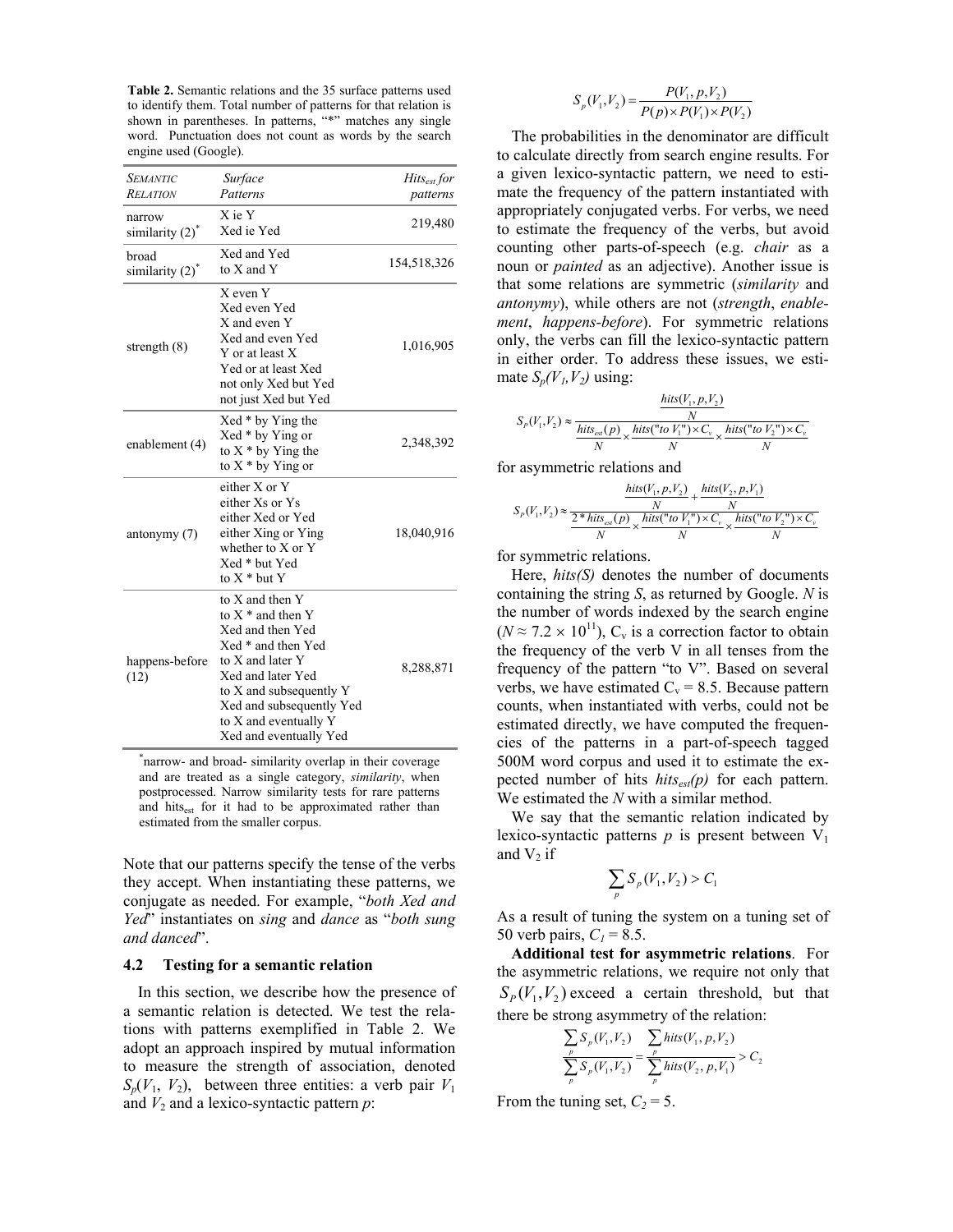#### **4.3 Pruning identified semantic relations**

Given a pair of semantic relations from the set we identify, one of three cases can arise: (i) one relation is more specific (*strength* is more specific than *similarity*, *enablement* is more specific than *happens-before*), (ii) the relations are compatible (*antonymy* and *happens-before*), where presence of one does not imply or rule out presence of the other, and (iii) the relations are incompatible (*similarity* and *antonymy*).

It is not uncommon for our algorithm to identify presence of several relations, with different strengths. To produce the most likely output, we use semantics of compatibility of the relations to output the most likely one(s). The rules are as follows:

If the frequency was too low (less than 10 on the pattern " $X * Y$ " OR " $Y * X$ " OR " $X * * Y$ " OR "Y  $*$  \* X<sup>2</sup>, output that the statements are unrelated and stop.

If *happens-before* is detected, output presence of *happens-before* (additional relation may still be output, if detected).

If *happens-before* is not detected, ignore detection of *enablement* (because *enablement* is more specific than *happens-before*, but is sometimes falsely detected in the absence of *happens-before*).

If *strength* is detected, score of *similarity* is ignored (because *strength* is more specific than *similarity*).

Of the relations *strength, similarity, opposition and enablement* which were detected (and not ignored), output the one with highest  $S_n$ .

If nothing has been output to this point, output unrelated.

## **4.4 Extracting highly associated verb pairs**

To exhaustively test the more than 64 million unordered verb pairs for WordNet's more than 11,000 verbs would be computationally intractable. Instead, we use a set of highly associated verb pairs output by a paraphrasing algorithm called DIRT (Lin and Pantel 2001). Since we are able to test up to 4000 verb pairs per day on a single machine (we issue at most 40 queries per test and each query takes approximately 0.5 seconds), we are able to test several dozen associated verbs for each verb in WordNet in a matter of weeks.

Lin and Pantel (2001) describe an algorithm called DIRT (Discovery of Inference Rules from Text) that automatically learns paraphrase expressions from text. It is a generalization of previous algorithms that use the distributional hypothesis (Harris 1985) for finding similar words. Instead of applying the hypothesis to words, Lin and Pantel applied it to paths in dependency trees. Essentially, if two paths tend to link the same sets of words, they hypothesized that the meanings of the corresponding paths are similar. It is from paths of the form *subject-verb-object* that we extract our set of associated verb pairs. Hence, this paper is concerned only with relations between transitive verbs.

A path, extracted from a parse tree, is an expression that represents a binary relation between two nouns. A set of paraphrases was generated for each pair of associated paths. For example, using a 1.5GB newspaper corpus, here are the 20 most associated paths to  $X$  *solves Y*<sup>n</sup> generated by DIRT:

Y is solved by X, X resolves Y, X finds a solution to Y, X tries to solve Y, X deals with Y, Y is resolved by X, X addresses Y, X seeks a solution to Y, X does something about Y, X solution to Y, Y is resolved in X, Y is solved through X, X rectifies Y, X copes with Y, X overcomes Y, X eases Y, X tackles Y, X alleviates Y, X corrects Y, X is a solution to Y, X makes Y worse, X irons out Y

This list of associated paths looks tantalizingly close to the kind of axioms that would prove useful in an inference system. However, DIRT only outputs pairs of paths that have some semantic relation. We used these as our set to extract finergrained relations.

# **5 Experimental results**

In this section, we empirically evaluate the accuracy of VERBOCEAN<sup>1</sup>.

## **5.1 Experimental setup**

We studied 29,165 pairs of verbs. Applying DIRT to a 1.5GB newspaper corpus<sup>2</sup>, we extracted 4000 paths that consisted of single verbs in the relation *subject-verb-object* (i.e. paths of the form *<sup>4</sup>X verb Y*<sup>n</sup>) whose verbs occurred in at least 150 documents on the Web. For example, from the 20 most associated paths to *'X solves Y*' shown in Section 4.4, the following verb pairs were extracted:

|                 | solves :: resolves  |
|-----------------|---------------------|
|                 | solves :: addresses |
|                 | solves :: rectifies |
|                 | solves :: overcomes |
| solves :: eases |                     |
|                 | solves :: tackles   |
|                 | solves :: corrects  |
|                 |                     |

 <sup>1</sup> VERBOCEAN is available for download at http://semantics.isi.edu/ocean/.<br><sup>2</sup> The 1.5GB corpus consists of San Jose Mercury,

Wall Street Journal and AP Newswire articles from the TREC-9 collection.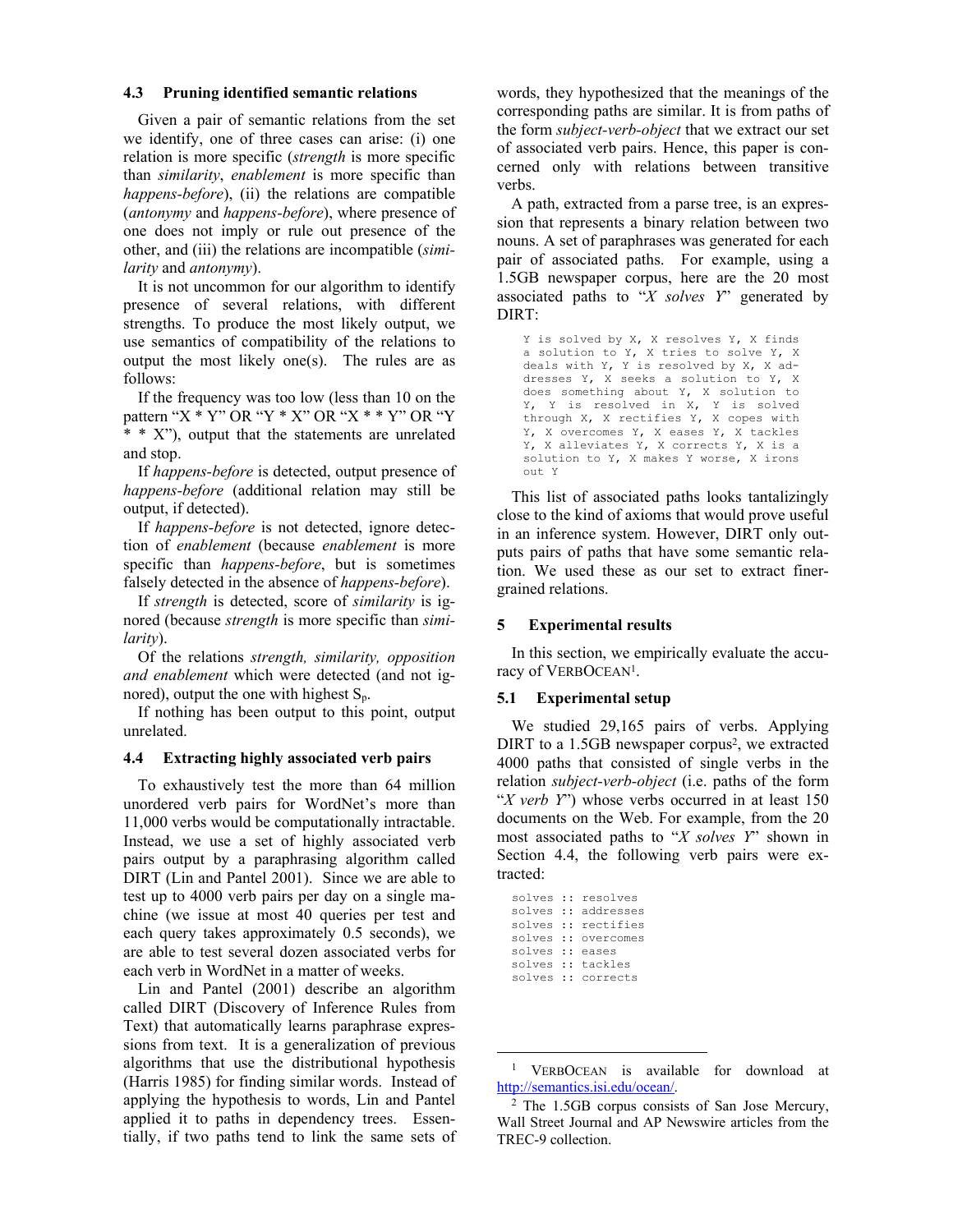|                                                        | <b>CORRECT</b> |                | PREFERRED SEMANTIC RELATION          |                                     |
|--------------------------------------------------------|----------------|----------------|--------------------------------------|-------------------------------------|
| PAIRS WITH SYSTEM TAG (IN BOLD)                        | JUDGE 1.       | $J$ UDGE $2$   | $J$ udge $I$                         | $J$ UDGE $2$                        |
| X absolve Y is similar to X vindicate Y                | Yes            | Yes            | is similar to                        | is similar to                       |
| X bottom Y has no relation with X abate Y              | Yes            | <b>Yes</b>     | has no relation with                 | has no relation with                |
| X outrage Y happens-after / is stronger than X shock Y | Yes            | Yes            | happens-before / is<br>stronger than | happens-before/ is stronger<br>than |
| X pool Y has no relation with X increase Y             | Yes            | N <sub>0</sub> | has no relation with                 | can result in                       |
| X insure Y is similar to X expedite Y                  | No             | N <sub>0</sub> | has no relation with                 | has no relation with                |

**Table 3.** Five randomly selected pairs along with the system tag (in bold) and the judges' responses.

**Table 4.** Accuracy of system-discovered relations.

|           | <b>ACCURACY</b> |                           |                            |  |
|-----------|-----------------|---------------------------|----------------------------|--|
|           | Tags<br>Correct | Preferred Tags<br>Correct | <b>Baseline</b><br>Correct |  |
| Judge 1   | 66%             | 54%                       | $2.4\%$                    |  |
| $Judge$ 2 | 65%             | 52%                       | 20%                        |  |
| Average   | 65.5%           | 53%                       | 22%                        |  |

# **5.2 Accuracy**

We classified each verb pair according to the semantic relations described in Section 2. If the system does not identify any semantic relation for a verb pair, then the system tags the pair as having *no relation*. To evaluate the accuracy of the system, we randomly sampled 100 of these verb pairs, and presented the classifications to two human judges. The adjudicators were asked to judge whether or not the system classification was acceptable (i.e. whether or not the relations output by the system were correct). Since the semantic relations are not disjoint (e.g. *mop* is both stronger than and similar to *sweep*), multiple relations may be appropriately acceptable for a given verb pair. The judges were also asked to identify their preferred semantic relations (i.e. those relations which seem most plausible). Table 3 shows five randomly selected pairs along with the judges' responses. The Appendix shows sample relationships discovered by the system.

Table 4 shows the accuracy of the system. The baseline system consists of labeling each pair with the most common semantic relation, *similarity*, which occurs 33 times. The *Tags Correct* column represents the percentage of verb pairs whose system output relations were deemed correct. The *Preferred Tags Correct* column gives the percentage of verb pairs whose system output relations matched exactly the human's preferred relations. The Kappa statistic (Siegel and Castellan 1988) for the task of judging system tags as correct and incorrect is  $\kappa = 0.78$  whereas the task of identifying the preferred semantic relation has  $\kappa = 0.72$ . For the latter task, the two judges agreed on 73 of the 100 semantic relations. 73% gives an idea of an

**Table 5.** Accuracy of each semantic relation.

| <b>SEMANTIC</b><br><b>RELATION</b> | <b>SYSTEM</b><br><b>TAGS</b> | Tags<br>Correct | Preferred Tags<br>Correct |
|------------------------------------|------------------------------|-----------------|---------------------------|
| similarity                         | 41                           | 63.4%           | $40.2\%$                  |
| strength                           | 14                           | 75.0%           | 75.0%                     |
| antonymy                           | 8                            | 50.0%           | 43.8%                     |
| enablement                         | 2                            | 100%            | 100%                      |
| no relation                        | 35                           | 72.9%           | 72.9%                     |
| happens before                     | 17                           | 67.6%           | 55.9%                     |

upper bound for humans on this task. On these 73 relations, the system achieved a higher accuracy of 70.0%. The system is allowed to output the *happens-before* relation in combination with other relations. On the 17 *happens-before* relations output by the system, 67.6% were judged correct. Ignoring the *happens-before* relations, we achieved a *Tags Correct* precision of 68%.

Table 5 shows the accuracy of the system on each of the relations. The *stronger-than* relation is a subset of the *similarity* relation. Considering a coarser extraction where *stronger-than* relations are merged with *similarity*, the task of judging system tags and the task of identifying the preferred semantic relation both jump to 68.2% accuracy. Also, the overall accuracy of the system climbs to 68.5%.

As described in Section 2, WordNet contains verb semantic relations. A significant percentage of our discovered relations are not covered by WordNet's coarser classifications. Of the 40 verb pairs whose system relation was tagged as correct by both judges in our accuracy experiments and whose tag was not 'no relation', only 22.5% of them existed in a WordNet relation.

# **5.3 Discussion**

The experience of extracting these semantic relations has clarified certain important challenges.

While relying on a search engine allows us to query a corpus of nearly a trillion words, some issues arise: (i) the number of instances has to be approximated by the number of hits (documents); (ii) the number of hits for the same query may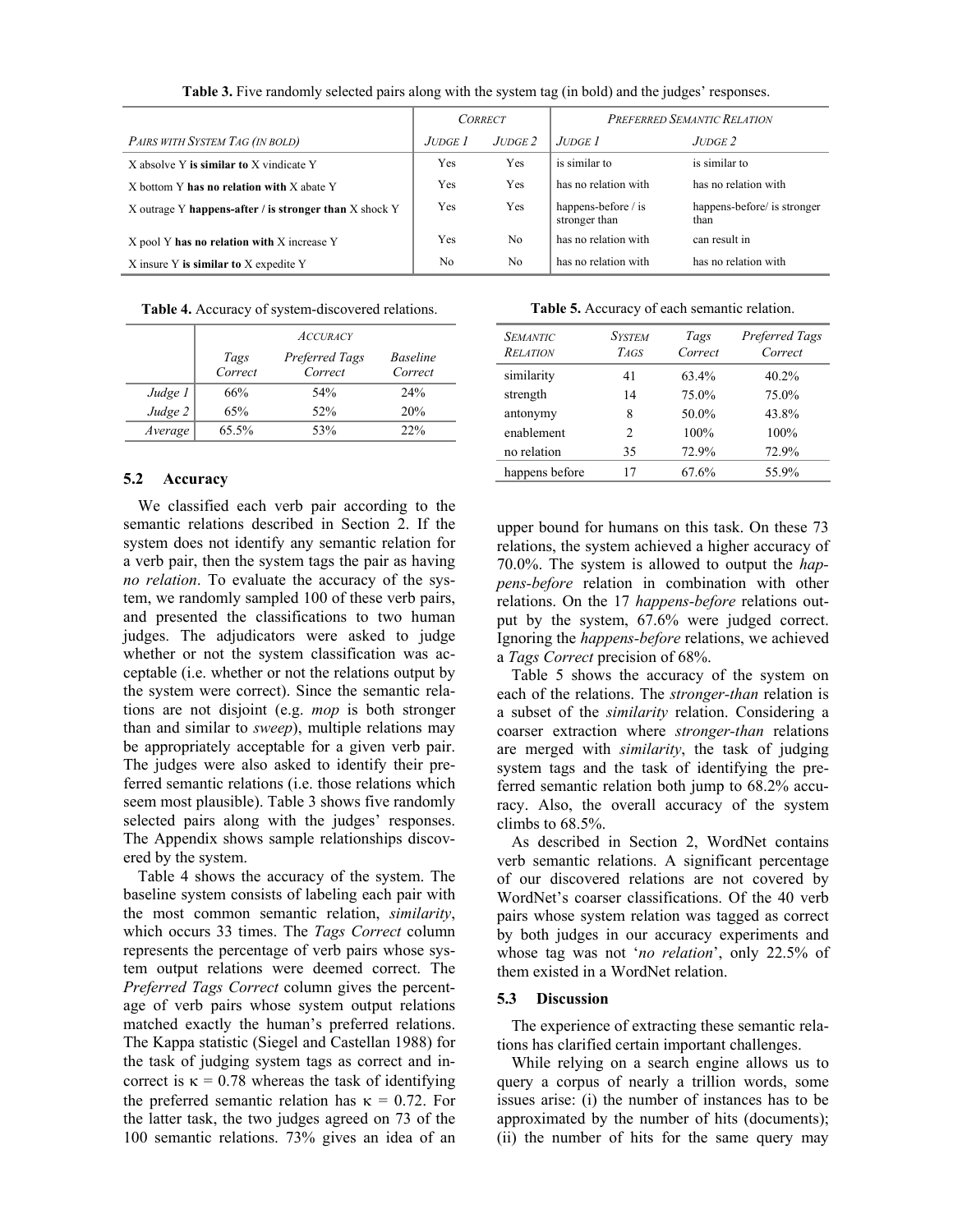fluctuate over time; and (iii) some needed counts are not directly available. We addressed the latter issue by approximating these counts using a smaller corpus.

We do not detect entailment with lexicosyntactic patterns. In fact, we propose that whether the entailment relation holds between  $V_1$  and  $V_2$ depends on the absence of another verb  $V_1$ <sup>'</sup> in the same relationship with  $V_2$ . For example, given the relation *marry happens-before divorce*, we can conclude that *divorce* entails *marry*. But, given the relation *buy happens-before sell*, we cannot conclude entailment since *manufacture* can also happen before *sell*. This also applies to the *enablement* and *strength* relations.

Corpus-based methods, including ours, hold the promise of wide coverage but are weak on discriminating senses. While we hope that applications will benefit from this resource as is, an interesting next step would be to augment it with sense information.

# **6 Future work**

There are several ways to improve the accuracy of the current algorithm and to detect relations between low frequency verb pairs. One avenue would be to automatically learn or manually craft more patterns and to extend the pattern vocabulary (when developing the system, we have noticed that different registers and verb types require different patterns). Another possibility would be to use more relaxed patterns when the part of speech confusion is not likely (e.g. "eat" is a common verb which does not have a noun sense, and patterns need not protect against noun senses when testing such verbs).

Our approach can potentially be extended to multiword paths. DIRT actually provides two orders of magnitude more relations than the 29,165 single verb relations (subject-verb-object) we extracted. On the same 1GB corpus described in Section 5.1, DIRT extracted over 200K paths and 6M unique paraphrases. These provide an opportunity to create a much larger corpus of semantic relations, or to construct smaller, in-depth resources for selected subdomains. For example, we could extract that *take a trip to* is similar to *travel to*, and that *board a plane* happens before *deplane*.

If the entire database is viewed as a graph, we currently leverage and enforce only local consistency. It would be useful to enforce global consistency, e.g.  $V_1$  *stronger-than*  $V_2$ , and  $V_2$  *strongerthan*  $V_3$  indicates that  $V_1$  *stronger-than*  $V_3$ , which may be leveraged to identify additional relations or inconsistent relations (e.g.  $V_3$  *stronger-than*  $V_1$ ).

Finally, as discussed in Section 5.3, entailment relations may be derivable by processing the complete graph of the identified semantic relation.

#### **7 Conclusions**

We have demonstrated that certain fine-grained semantic relations between verbs are present on the Web, and are extractable with a simple patternbased approach. In addition to discovering relations identified in WordNet, such as opposition and enablement, we obtain strong results on strength relations (for which no wide-coverage resource is available). On a set of 29,165 associated verb pairs, experimental results show an accuracy of 65.5% in assigning similarity, strength, antonymy, enablement, and happens-before.

Further work may refine extraction methods and further process the mined semantics to derive other relations such as entailment.

We hope to open the way to inferring implied, but not stated assertions and to benefit applications such as question answering, information retrieval, and summarization.

#### **Acknowledgments**

The authors wish to thank the reviewers for their helpful comments and Google Inc. for supporting high volume querying of their index. This research was partly supported by NSF grant #EIA-0205111.

## **References**

- Baker, C.; Fillmore, C.; and Lowe, J. 1998. The Berkeley FrameNet project. In *Proceedings of COLING-ACL*. Montreal, Canada.
- Barker, K.; and Szpakowicz, S. 1995. Interactive Semantic Analysis of Clause-Level Relationships. In *Proceedings of PACLING `95*. Brisbane.
- Barwise, J. and Perry, J. 1985. Semantic innocence and uncompromising situations. In: Martinich, A. P. (ed.) *The Philosophy of Language*. New York: Oxford University Press. pp. 401–413.
- Barzilay, R.; Elhadad, N.; and McKeown, K. 2002. Inferring strategies for sentence ordering in multidocument summarization. *JAIR*, 17:35–55.
- Cruse, D. 1992 Antonymy Revisited: Some Thoughts on the Relationship between Words and Concepts, in A. Lehrer and E.V. Kittay (eds.), Frames, Fields, and Contrasts, Hillsdale, NJ, Lawrence Erlbaum associates, pp. 289-306.
- Etzioni, O.; Cafarella, M.; Downey, D.; Kok, S.; Popescu, A.; Shaked, T.; Soderland, S.; Weld, D.; and Yates, A. 2004. Web-scale information extraction in KnowItAll. To appear in *WWW-2004*.